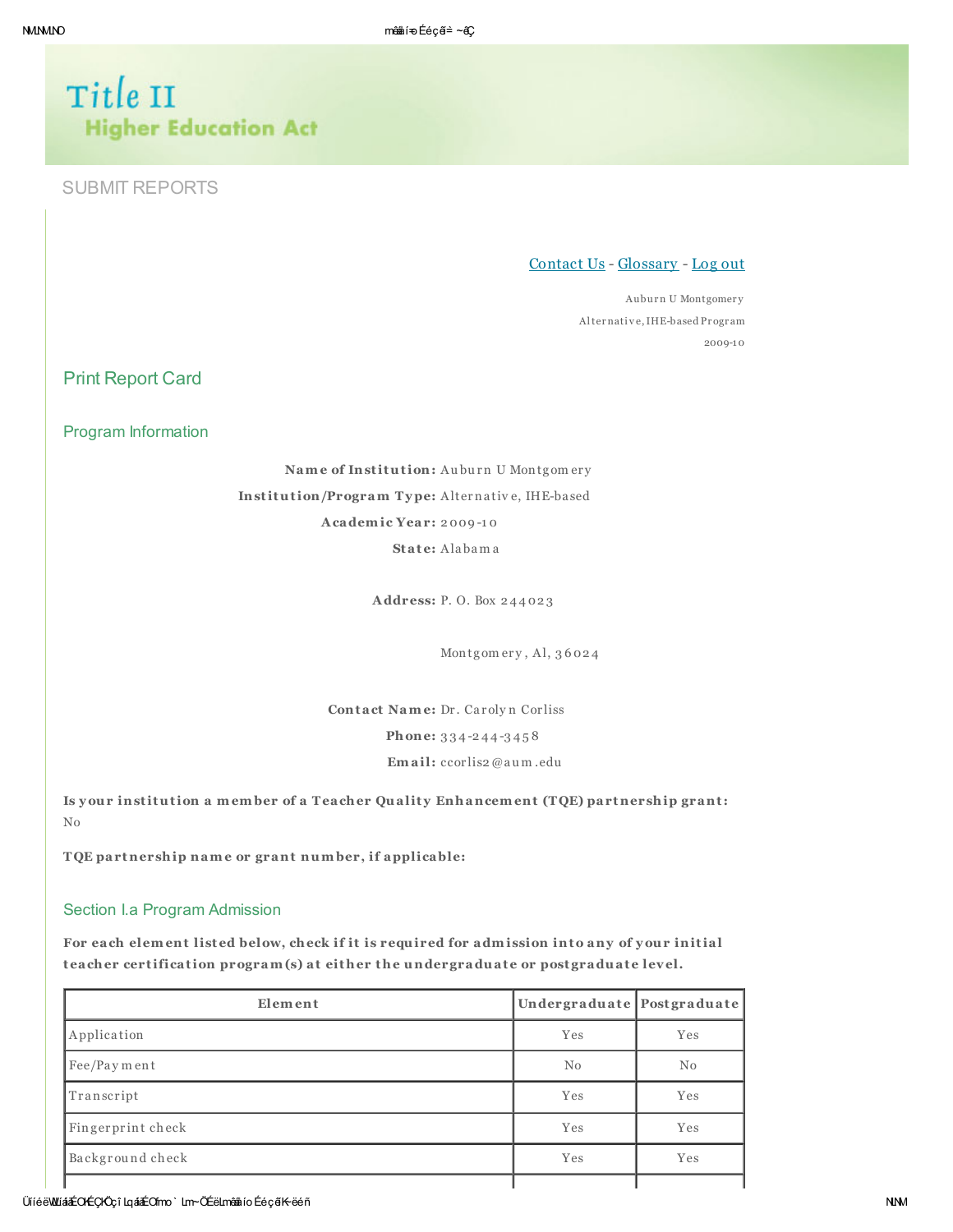**MMMO** 

#### mênâí÷o Ééçã≐ ∼êÇ

| Experience in a classroom or working with children                         | Yes | No             |
|----------------------------------------------------------------------------|-----|----------------|
| Minimum number of courses/credites/sem ester hours completed               | Yes | N <sub>0</sub> |
| Minimum high school GPA                                                    | No  | No             |
| Minimum undergraduate GPA                                                  | Yes | Yes            |
| Minimum GPA in content area coursework                                     | Yes | No             |
| Minimum GPA in professional education coursework                           | Yes | N <sub>0</sub> |
| Minimum ACT score                                                          | No  | No             |
| Minimum SAT score                                                          | No  | No             |
| Minimum GRE score                                                          | No  | No             |
| Minimum basic skills test score                                            | Yes | Yes            |
| Subject area/academic content test or other subject matter<br>verification | No  | No             |
| Minimum Miller Analogies test score                                        | No  | Yes            |
| Recommendation(s)                                                          | No  | No             |
| Essay or personal statement                                                | No  | No             |
| Interview                                                                  | Yes | No             |
| Resume                                                                     | No  | No             |
| Bachelor's degree or higher                                                | No  | Yes            |
| Job offer from school/district                                             | No  | No             |
| Personality test                                                           | Yes | No             |
| Other (specify:)                                                           | No  | No             |

#### Provide a link to your website where additional information about admissions

requirements can be found:

www.aum.edu

# Indicate when students are formally admitted into your initial teacher certification program:

Postgraduate Prior to completing 5 approved program courses.

Does your initial teacher certification program conditionally admit students? Yes

Please provide any additional about or exceptions to the admissions information provided above:

## Section I.b Program Enrollment

Provide the number of students in the teacher preparation program in the following categories. Note that you must report on the number of students by ethnicity and race separately. Individuals who are non-Hispanic/Latino will be reported in one of the race categories. Also note that individuals can belong to one or more racial groups, so the sum of the members of each racial category may not necessarily add up to the total number of students enrolled.

| Total number of students enrolled in 2009-10:        | $\vert$ 112 |
|------------------------------------------------------|-------------|
| Unduplicated number of males enrolled in 2009-10: 22 |             |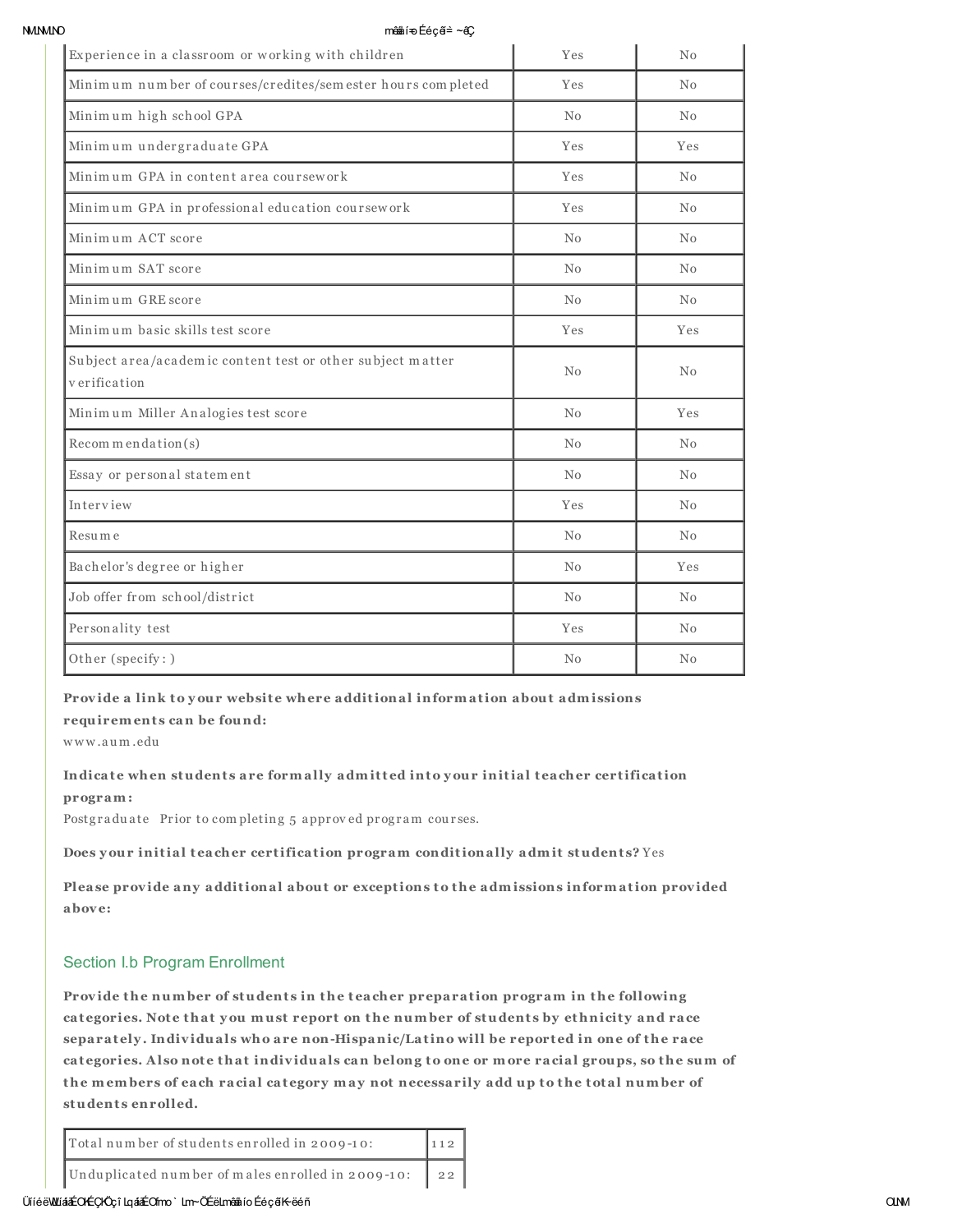NMLNMLNO mêååí=oÉéçã≐ ~êÇ

Unduplicated number of fem ales enrolled in 2009-10: 90

| 2009-10                                    | Number enrolled |
|--------------------------------------------|-----------------|
| Ethnicity                                  |                 |
| Hispanic/Latino of any race:               | 3               |
| Race                                       |                 |
| American Indian or Alaska Native:          | 1               |
| Asian:                                     | $\Omega$        |
| Black or African American:                 | 27              |
| Native Hawaiian or Other Pacific Islander: | $\Omega$        |
| White:                                     | 81              |
| Two or more races:                         | Ω               |

# Section I.c Supervised Experience

## Provide the following information about supervised clinical experience in 2009-10.

| Average number of clock hours required prior to student teaching                                                                      | 205 |
|---------------------------------------------------------------------------------------------------------------------------------------|-----|
| Average number of clock hours required for student teaching                                                                           | 525 |
| Number of full-time equivalent faculty in supervised clinical experience during this academic<br>vear                                 | 13  |
| Number of full-time equivalent adjunct faculty in supervised clinical experience during this<br>academic year (IHE and PreK-12 staff) |     |
| Number of students in supervised clinical experience during this academic year                                                        | 43  |

Please provide any additional information about or descriptions of the supervised clinical experiences:

# Section I.d Teachers Prepared

Provide the number of teachers prepared, by academic major and subject area prepared to teach in 2009-10.  $(\frac{205(b)(1)(H)}{H})$ 

|              | Academic major Number prepared |  |  |  |
|--------------|--------------------------------|--|--|--|
|              | 66                             |  |  |  |
| <b>TOTAL</b> | 66                             |  |  |  |

| Subject area          | Number prepared |  |
|-----------------------|-----------------|--|
| Art                   |                 |  |
| Biology Teacher       |                 |  |
| Early Childhood       | 24              |  |
| Elementary            | 24              |  |
| English/Language Arts |                 |  |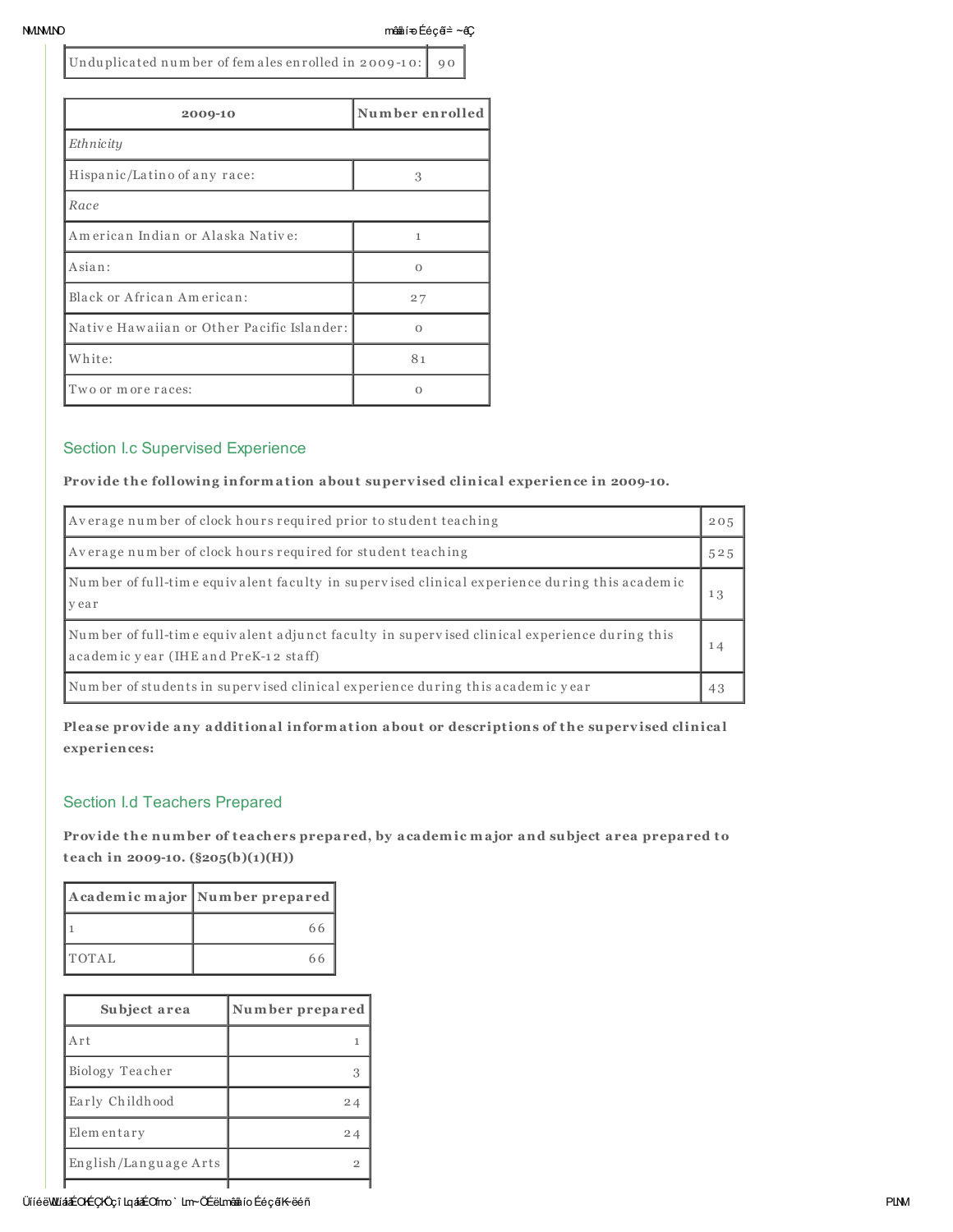#### **MMMO**

mênâí÷o Ééçã≐ ∼êÇ

| History Teacher   |  |
|-------------------|--|
| Mathematics       |  |
| Special Education |  |
| TOTAL             |  |

## Section I.e Program Completers

Provide the total number of initial teacher certification preparation program completers in each of the following academic years:

 $2009 - 10:66$ 

 $2008 - 09:35$ 

 $2007 - 08:11$ 

## **Section II. Annual Goals**

Each institution of higher education (IHE) that conducts a traditional teacher preparation program (including programs that offer any ongoing professional development programs) or alternative routes to state certification or licensure program, and that enrolls students receiving Federal assistance under this Act, shall set annual quantifiable goals for increasing the number of prospective teachers trained in teacher shortage areas designated by the Secretary or by the state educational agency, including mathematics, science, special education, and instruction of limited English proficient students. IHEs that do not have a teacher preparation program in one or more of the areas listed below can enter NA for the area(s) in which the IHE does not have that program.

| Teacher shortage area | Goal for increasing prospective teachers trained                                                                                       |
|-----------------------|----------------------------------------------------------------------------------------------------------------------------------------|
| Mathematics           | Academic year: 2009-10                                                                                                                 |
|                       | Goal: 5% Increase                                                                                                                      |
|                       | Goal met? No                                                                                                                           |
|                       | Description of strategies used to achieve goal:                                                                                        |
|                       | Notify students of the possible assistance of the TEACH Grant.                                                                         |
|                       | Description of steps to improve performance in meeting goal or<br>lessons learned in meeting goal:                                     |
|                       | Improve the means of notifying students about the TEACH Grant by<br>including a statment in written correspondence sent to applicants. |
| Science               | Academic year: 2009-10                                                                                                                 |
|                       | Goal: 5% Increase                                                                                                                      |
|                       | Goal met? No                                                                                                                           |
|                       | Description of strategies used to achieve goal:                                                                                        |
|                       | Notify students of the possible assistance of the TEACH Grant.                                                                         |
|                       |                                                                                                                                        |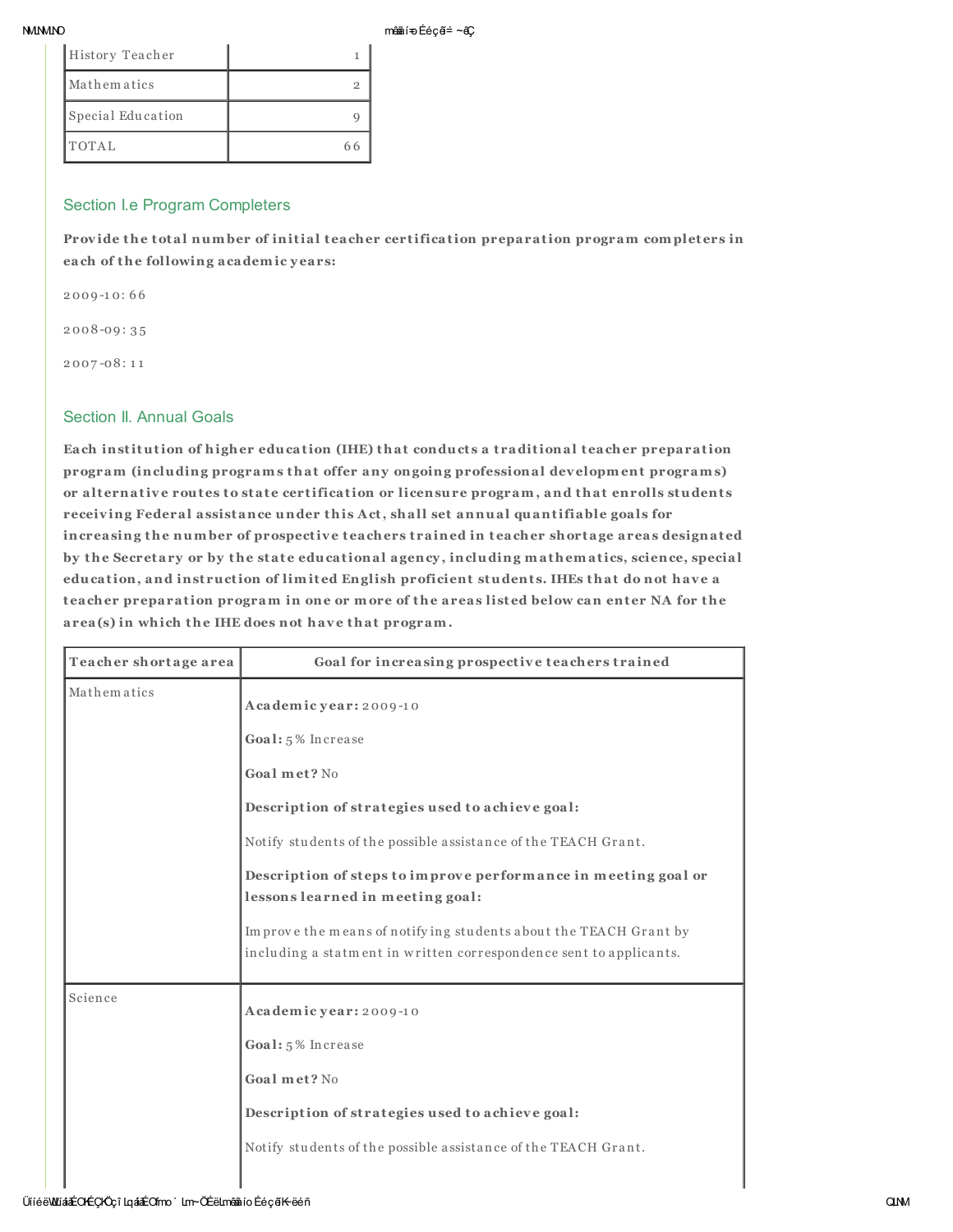|                                              | Description of steps to improve performance in meeting goal or<br>lessons learned in meeting goal:                                          |
|----------------------------------------------|---------------------------------------------------------------------------------------------------------------------------------------------|
|                                              | Improve the means of notifying students about the TEACH Grant by<br>including a statement in written correspondence sent to each applicant. |
| Special education                            | Academic year: 2009-10                                                                                                                      |
|                                              | Goal: 5% Increase                                                                                                                           |
|                                              | Goal met? Yes                                                                                                                               |
|                                              | Description of strategies used to achieve goal:                                                                                             |
|                                              | Notify students of the possible assistnace of the TEACH Grant.                                                                              |
|                                              | Description of steps to improve performance in meeting goal or<br>lessons learned in meeting goal:                                          |
|                                              | Improve the means of notifying students about the TEACH Grant by<br>including a statement in written correspondence sent to applicants.     |
| Instruction of limited<br>English proficient | Academic year: 2009-10                                                                                                                      |
| students                                     | Goal: $N/A$                                                                                                                                 |
|                                              | Goal met?                                                                                                                                   |
|                                              | Description of strategies used to achieve goal:                                                                                             |
|                                              | N/A                                                                                                                                         |
|                                              | Description of steps to improve performance in meeting goal or<br>lessons learned in meeting goal:                                          |
|                                              | N/A                                                                                                                                         |
| Not Applicable                               | Academic year: 2009-10                                                                                                                      |
|                                              | Goal: $N/A$                                                                                                                                 |
|                                              | Goal met?                                                                                                                                   |
|                                              | Description of strategies used to achieve goal:                                                                                             |
|                                              | N/A                                                                                                                                         |
|                                              | Description of steps to improve performance in meeting goal or<br>lessons learned in meeting goal:                                          |
|                                              | N/A                                                                                                                                         |

Provide any additional comments, exceptions and explanations below:

# Section II. Assurances

Please indicate whether your institution is in compliance with the following assurances.

Training provided to prospective teachers responds to the identified needs of the local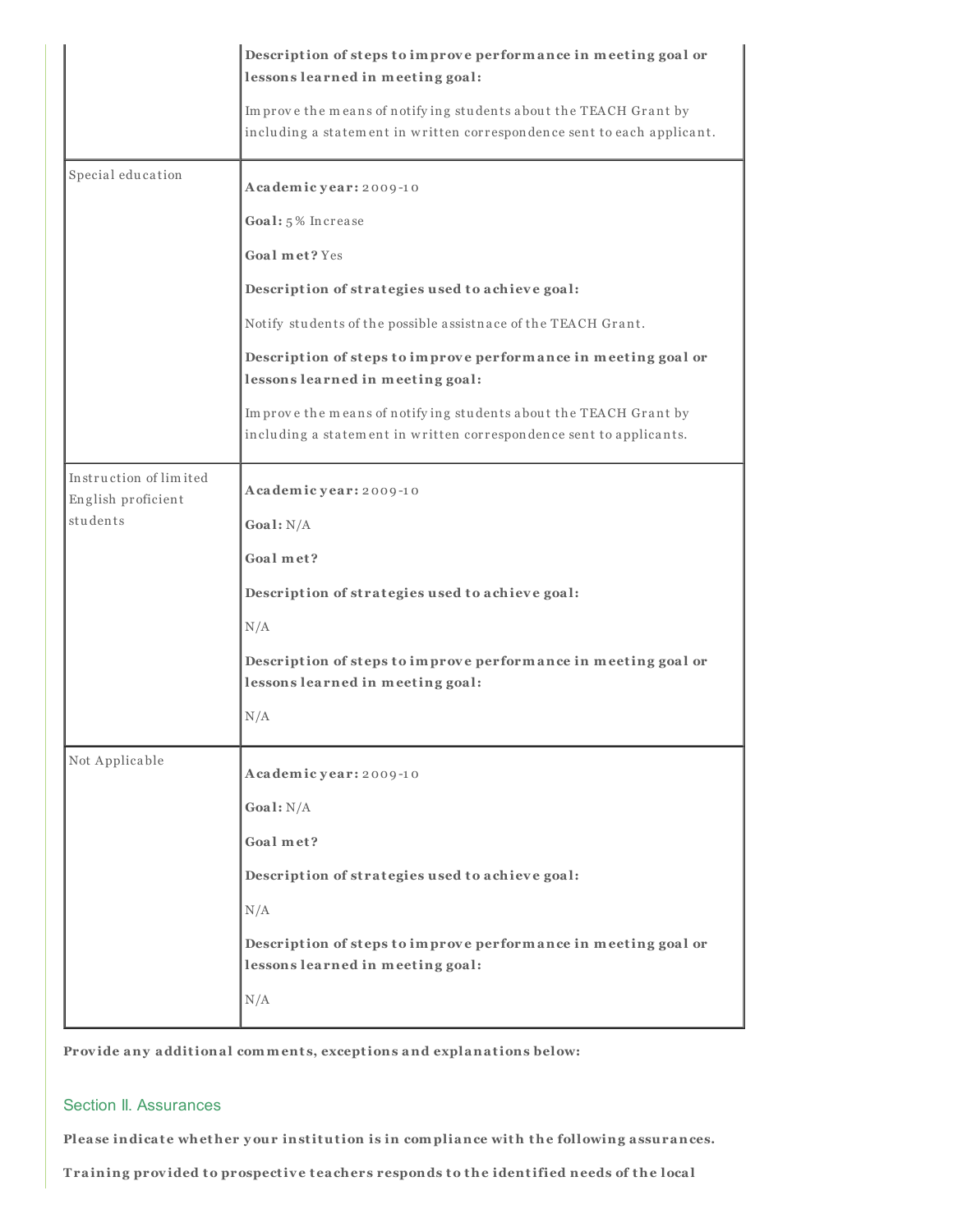#### **NMMMO**

#### mênalí=oÉéçã≐∼êÇ

educational agencies or States where the institution's graduates are likely to teach, based on past hiring and recruitment trends.

Yes

Training provided to prospective teachers is closely linked with the needs of schools and the instructional decisions new teachers face in the classroom. Yes

Prospective special education teachers receive coursework in core academic subjects and receive training in providing instruction in core academic subjects. Yes

General education teachers receive training in providing instruction to children with disabilities.

Yes

General education teachers receive training in providing instruction to limited English proficient students.

Yes

General education teachers receive training in providing instruction to children from lowincome families.

Yes

Prospective teachers receive training on how to effectively teach in urban and rural schools, as applicable.

Yes

Describe your institution's most successful strategies in meeting the assurances listed  $above$ 

All these assurances are integrated in courses and internship and assessed at the midpoint and program completion.

# **Section III. Assessment Rates**

| Assessment code - Assessment name<br><b>Test Company</b><br>Group                                         | Number<br>taking<br>tests | Avg.<br>scaled<br>score | Number   Pass   Average<br>passing<br>tests | rate<br>(%) | <b>State</b><br>pass<br>rate<br>$(\%)$ | <b>State</b><br>Average<br>scaled<br>score |
|-----------------------------------------------------------------------------------------------------------|---------------------------|-------------------------|---------------------------------------------|-------------|----------------------------------------|--------------------------------------------|
| ETS0133 - ART CONTENT KNOWLEDGE<br>Educational Testing Service (ETS)<br>Other enrolled students           | 3                         |                         |                                             |             | 9.5                                    | 172                                        |
| ETS0133 - ART CONTENT KNOWLEDGE<br>Educational Testing Service (ETS)<br>All program completers, 2008-09   | $\overline{2}$            |                         |                                             |             | 100                                    | 171                                        |
| ETS0235-BIOLOGY CONTENT KNOWLEDGE<br>Educational Testing Service (ETS)<br>Other enrolled students         | 3                         |                         |                                             |             | 8.5                                    | 155                                        |
| ETS0235-BIOLOGY CONTENT KNOWLEDGE<br>Educational Testing Service (ETS)<br>All program completers, 2009-10 | 3                         |                         |                                             |             | 100                                    | 159                                        |
|                                                                                                           |                           |                         |                                             |             |                                        |                                            |

## ÜlíéëWLiádÉOKÉÇKÖçî LqádÉOfmo` Lm~ÖÉëLmêdioÉéçãK-ëéñ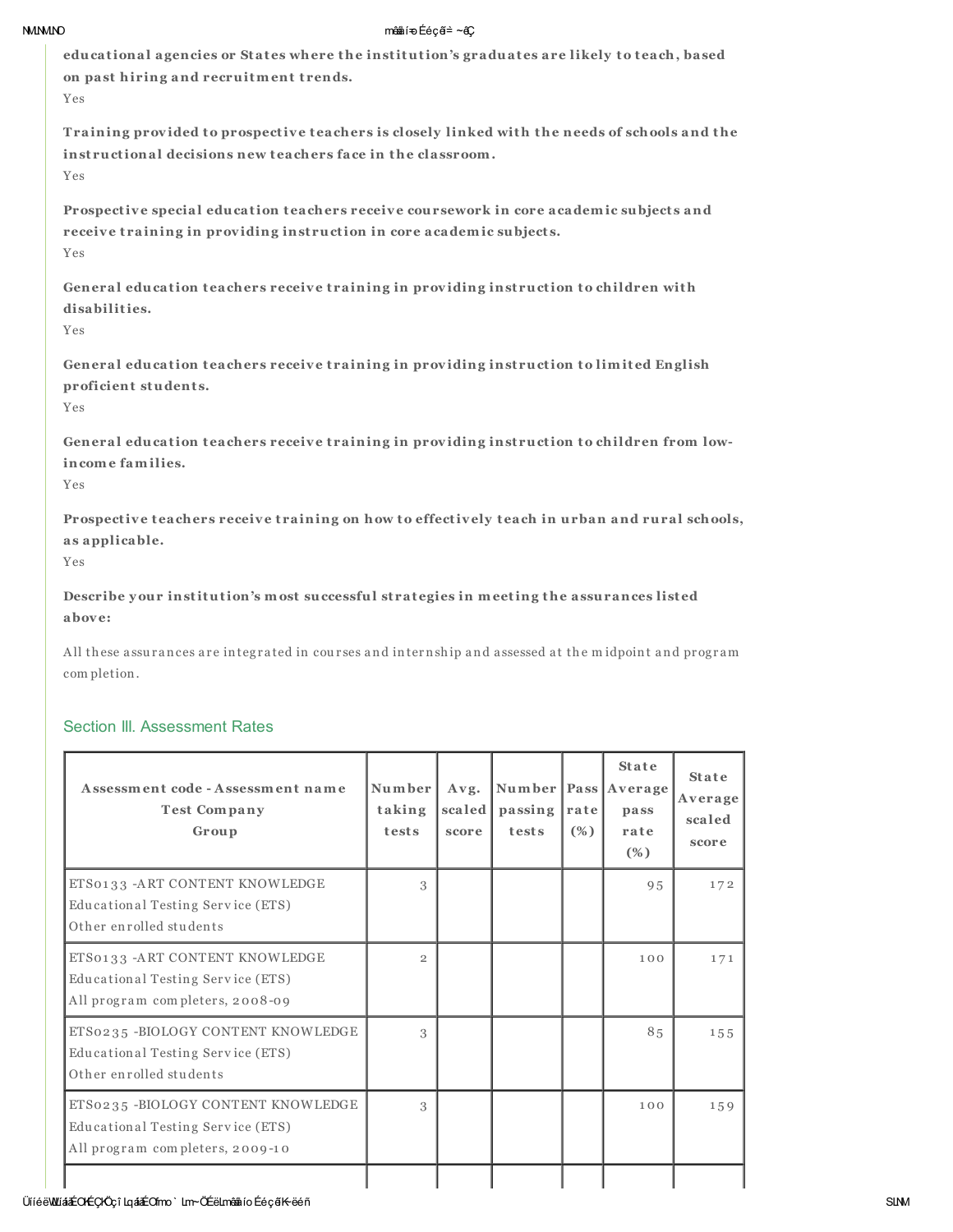| <b>NMININO</b>                                                                                                                  | mênaijon Ééçã≐~êÇ |     |    |     |     |     |
|---------------------------------------------------------------------------------------------------------------------------------|-------------------|-----|----|-----|-----|-----|
| ETS0235 -BIOLOGY CONTENT KNOWLEDGE<br>Educational Testing Service (ETS)<br>All program completers, 2008-09                      | $\overline{2}$    |     |    |     | 97  | 154 |
| ETS0014 - ELEMENTARY ED CONTENT<br><b>KNOWLEDGE</b><br>Educational Testing Service (ETS)<br>Other enrolled students             | 34                | 157 | 30 | 88  | 91  | 159 |
| ETS0014 - ELEMENTA RY ED CONTENT<br><b>KNOWLEDGE</b><br>Educational Testing Service (ETS)<br>All program completers, 2009-10    | 26                | 162 | 26 | 100 | 100 | 163 |
| ETS0014 - ELEMENTARY ED CONTENT<br><b>KNOWLEDGE</b><br>Educational Testing Service (ETS)<br>All program completers, 2008-09     | 24                | 164 | 24 | 100 | 100 | 164 |
| ETS0041 - ENG LANG LIT COMP CONTENT<br><b>KNOWLEDGE</b><br>Educational Testing Service (ETS)<br>Other enrolled students         | 6                 |     |    |     | 92  | 174 |
| ETS0041 - ENG LANG LIT COMP CONTENT<br><b>KNOWLEDGE</b><br>Educational Testing Service (ETS)<br>All program completers, 2009-10 | 3                 |     |    |     | 100 | 179 |
| ETS0041 - ENG LANG LIT COMP CONTENT<br><b>KNOWLEDGE</b><br>Educational Testing Service (ETS)<br>All program completers, 2008-09 | $\mathbf{1}$      |     |    |     | 100 | 175 |
| ETS0435 - GENERAL SCI CONTENT<br><b>KNOWLEDGE</b><br>Educational Testing Service (ETS)<br>Other enrolled students               | 4                 |     |    |     | 88  | 161 |
| ETS0061 - MATHEMATICS: CONTENT<br><b>KNOWLEDGE</b><br>Educational Testing Service (ETS)<br>Other enrolled students              | 5                 |     |    |     | 87  | 138 |
| ETS0061 - MATHEMATICS: CONTENT<br><b>KNOWLEDGE</b><br>Educational Testing Service (ETS)<br>All program completers, 2009-10      | $\overline{2}$    |     |    |     | 100 | 141 |
| ETS0061 -MATHEMATICS: CONTENT<br>KNOWLEDGE<br>Educational Testing Service (ETS)<br>All program completers, 2008-09              | $\mathbf{1}$      |     |    |     | 100 | 142 |
| ETS0091 -PHYSICAL ED: CONTENT<br><b>KNOWLEDGE</b><br>Educational Testing Service (ETS)<br>Other enrolled students               | $\overline{2}$    |     |    |     | 96  | 151 |
|                                                                                                                                 |                   |     |    |     |     |     |

## ÜííéëWLíááÉOKÉÇKÖçî LqááÉOfmo` Lm~ÖÉëLmêáâíoÉéçãK~ëéñ TLMMonare Tumunica Changer TLMMonare Tumunica Changer TLMM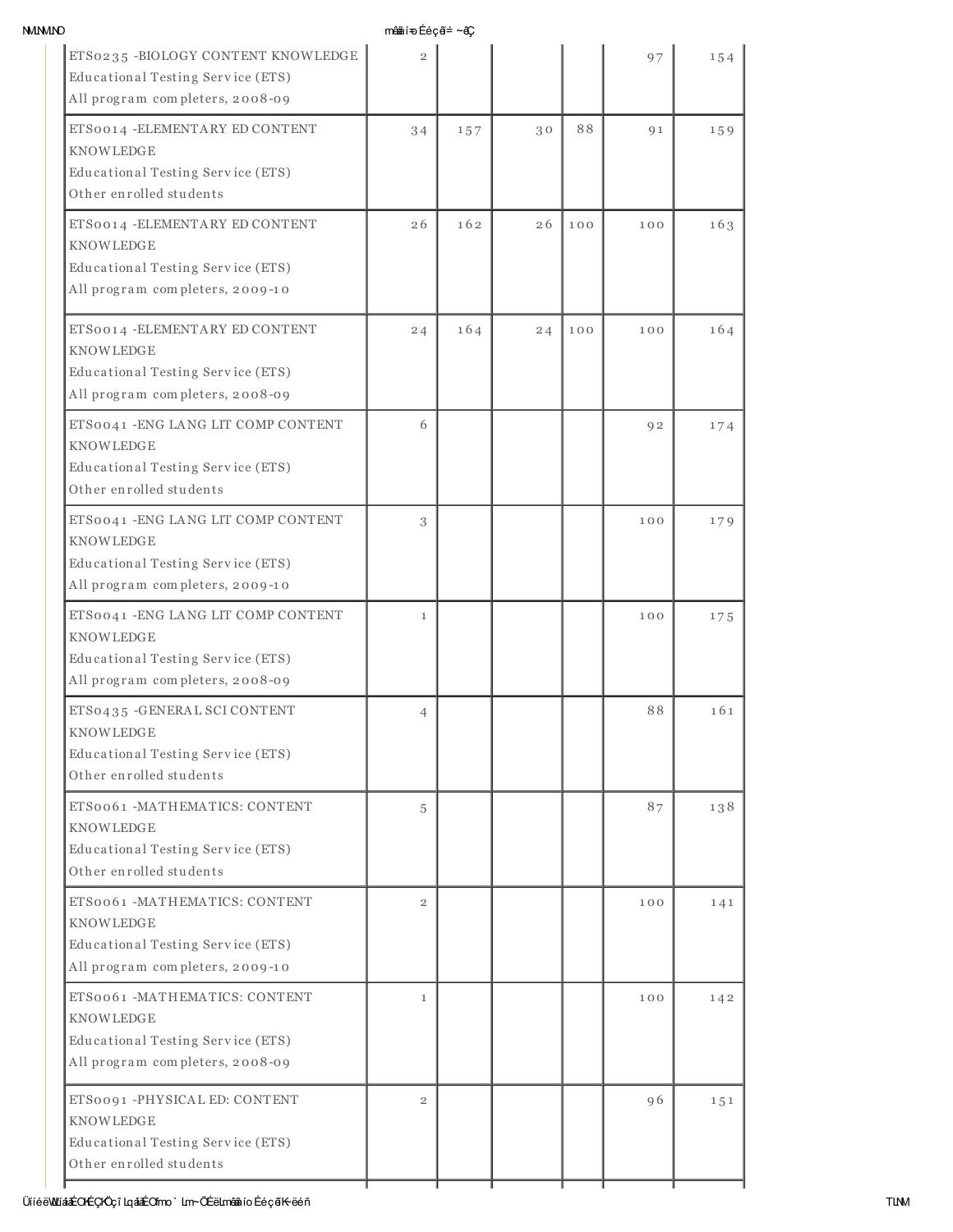| <b>NMIMIND</b> |  |
|----------------|--|
|                |  |

 $m$ ênni $\infty$  féc $a = -a$ C

| ETS0091 -PHYSICAL ED: CONTENT<br><b>KNOWLEDGE</b><br>Educational Testing Service (ETS)                                                | $\mathbf{1}$ |  | 100 | 156 |
|---------------------------------------------------------------------------------------------------------------------------------------|--------------|--|-----|-----|
| All program completers, 2008-09                                                                                                       |              |  |     |     |
| ETS0081 -SOCIAL STUDIES: CONTENT<br><b>KNOWLEDGE</b><br>Educational Testing Service (ETS)<br>Other enrolled students                  | 6            |  | 84  | 163 |
| ETS0081 -SOCIAL STUDIES: CONTENT<br><b>KNOWLEDGE</b><br>Educational Testing Service (ETS)<br>All program completers, 2008-09          | $\mathbf{1}$ |  | 100 | 168 |
| ETS0941 -WORLD AND U.S. HISTORY:<br><b>CONTENT KNOWLEDGE</b><br>Educational Testing Service (ETS)<br>Other enrolled students          | 5            |  | 87  | 156 |
| ETS0941 - WORLD AND U.S. HISTORY:<br><b>CONTENT KNOWLEDGE</b><br>Educational Testing Service (ETS)<br>All program completers, 2009-10 | $\mathbf{1}$ |  | 100 | 160 |
| ETS0941 - WORLD AND U.S. HISTORY:<br><b>CONTENT KNOWLEDGE</b><br>Educational Testing Service (ETS)<br>All program completers, 2008-09 | 3            |  | 100 | 167 |

# Section III. Summary Rates

| Group                           | Number   Number   Pass<br>taking<br>tests | passing<br>tests | rate<br>(% ) | <b>State</b><br>Average<br>pass rate<br>(%) |
|---------------------------------|-------------------------------------------|------------------|--------------|---------------------------------------------|
| All program completers, 2009-10 | 35                                        | 35               | 100          | 100                                         |
| All program completers, 2008-09 | 35                                        | 34               | 97           | 99                                          |

## Section IV. Low-Performing

Provide the following information about the approval or accreditation of your teacher preparation program.

Is your teacher preparation program currently approved or accredited? Yes

If yes, please specify the organization(s) that approved or accredited your program: Sta te

NCATE

Is y our t eacher preparation program currently under a designation as "low-performing" by the state (as per section  $207(a)$  of the HEA of 2008)? No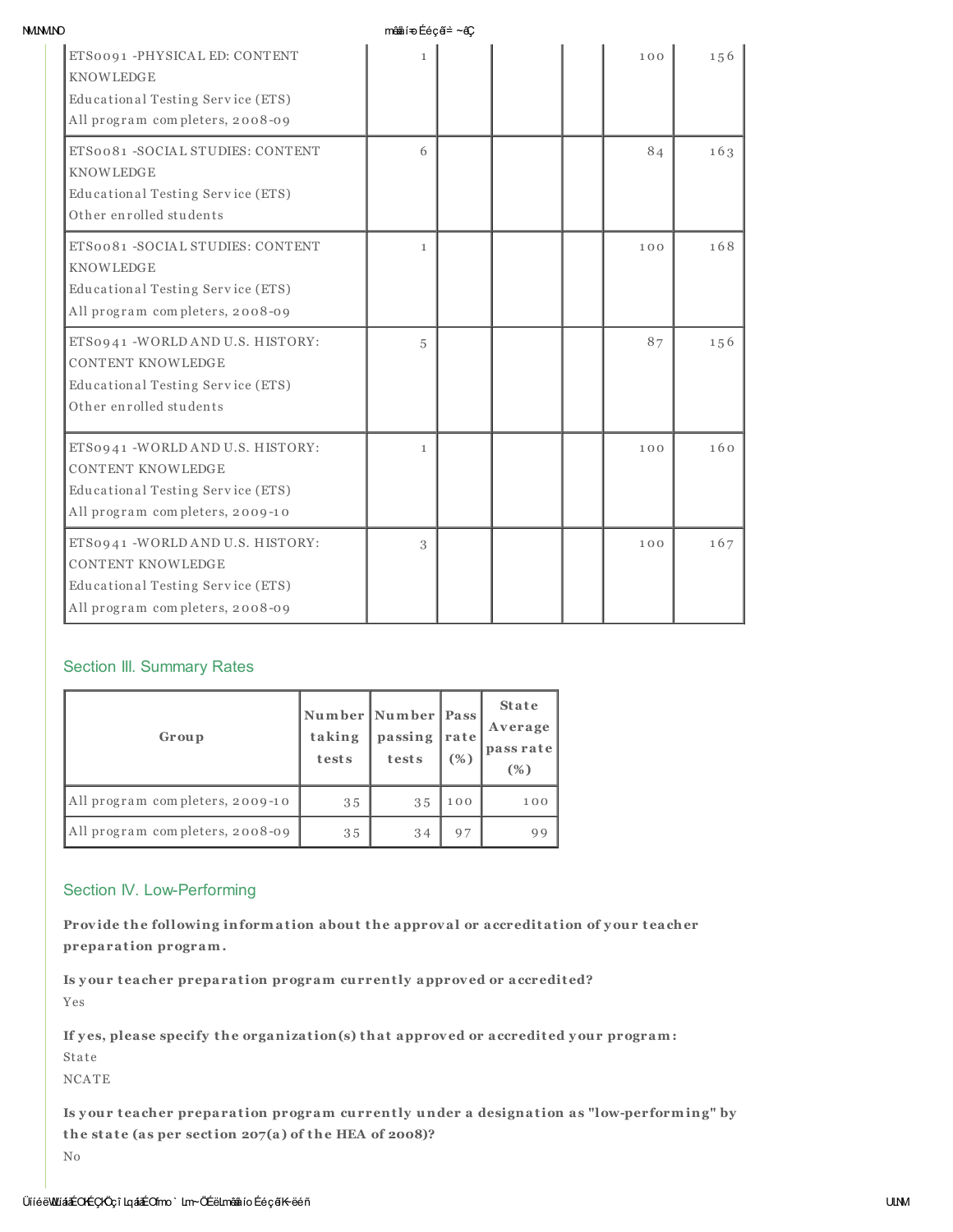## Section V. Technology

Does your program prepare teachers to:

- integrate technology effectively into curricula and instruction Yes
- use technology effectively to collect data to improve teaching and learning Yes
- use technology effectively to manage data to improve teaching and learning Yes
- use technology effectively to analyze data to improve teaching and learning  $Y_{PS}$

Provide a description of how your program prepares teachers to integrate technology effectively into curricula and instruction, and to use technology effectively to collect, manage, and analyze data in order to improve teaching and learning for the purpose of increasing student academic achievement. Include a description of how your program prepares teachers to use the principles of universal design for learning, as applicable. Include planning activities and a timeline if any of the four elements listed above are not currently in place.

All these assurances are integrated in courses and internship and assessed at the midpoint and program completion.

## Section VI. Teacher Training

Does your program prepare general education teachers to:

- teach students with disabilities effectively Yes
- participate as a member of individualized education program teams Yes
- teach students who are limited English proficient effectively Yes

Provide a description of how your program prepares general education teachers to teach students with disabilities effectively, including training related to participation as a member of individualized education program teams, as defined in section  $614(d)(1)(B)$  of the Individuals with Disabilities Education Act, and to effectively teach students who are limited English proficient. Include planning activities and a timeline if any of the three elements listed above are not currently in place.

All these assurances are integrated in courses and internship and assessed at the midpoint and program completion.

Does your program prepare special education teachers to:

• teach students with disabilities effectively Yes